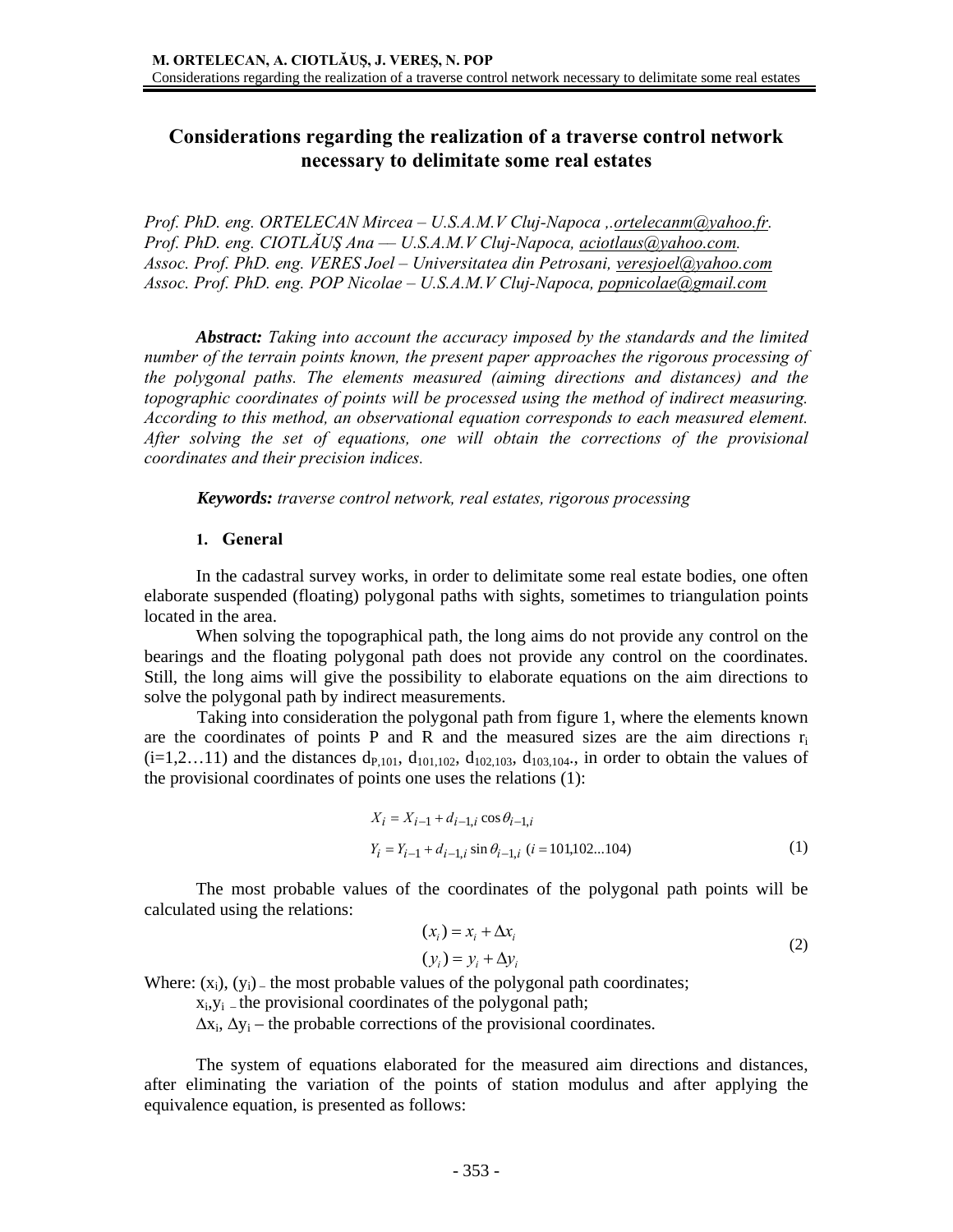$$
a_{2}\Delta x_{101} + b_{2}\Delta y_{101} + l_{2} = v_{2}
$$
\n
$$
\frac{a_{2}}{\sqrt{2}}\Delta x_{101} + \frac{b_{2}}{\sqrt{2}}\Delta y_{101} = v_{2}
$$
\n
$$
-a_{3}\Delta x_{101} - b_{3}\Delta y_{101} + l_{3} = v_{3}
$$
\n
$$
-a_{4}\Delta x_{101} - b_{4}\Delta y_{101} + a_{4}\Delta x_{102} + b_{4}\Delta y_{102} + l_{4} = v_{4}
$$
\n
$$
-\frac{[a]}{\sqrt{2}}\Delta x_{101} - \frac{[b]}{\sqrt{2}}\Delta y_{101} + \frac{a_{4}}{\sqrt{2}}\Delta x_{102} + \frac{b_{4}}{\sqrt{2}}\Delta y_{102} = v_{2}
$$
\n
$$
a_{5}\Delta x_{101} + b_{5}\Delta y_{101} - a_{5}\Delta x_{102} - b_{5}\Delta y_{102} + l_{5} = v_{5}
$$
\n
$$
-a_{6}\Delta x_{102} - b_{6}\Delta y_{102} + l_{8} = v_{8}
$$
\n
$$
-a_{7}\Delta x_{102} - b_{8}\Delta y_{102} + l_{8} = v_{8}
$$
\n
$$
\frac{a_{5}}{\sqrt{3}}\Delta x_{101} + \frac{b_{5}}{\sqrt{3}}\Delta y_{101} - \frac{[a]}{\sqrt{3}}\Delta x_{102} - \frac{[b]}{\sqrt{3}}\Delta y_{102} + \frac{a_{6}}{\sqrt{3}}\Delta x_{103} + \frac{b_{6}}{\sqrt{3}}\Delta y_{103} = v_{2}
$$
\n
$$
a_{8}\Delta x_{102} + b_{8}\Delta y_{102} - a_{8}\Delta x_{103} - b_{8}\Delta y_{103} + l_{8} = v_{8}
$$
\n
$$
-a_{9}\Delta x_{103} - b_{9}\Delta y_{103} + a_{9}\Delta x_{104} + b_{9}\Delta y_{104} + l_{9} = v_{9}
$$
\n
$$
\frac{a_{8}}{\sqrt{2}}\Delta x_{102} + \frac{b_{8}}{\sqrt{2}}\Delta y_{1
$$



**Fig.1**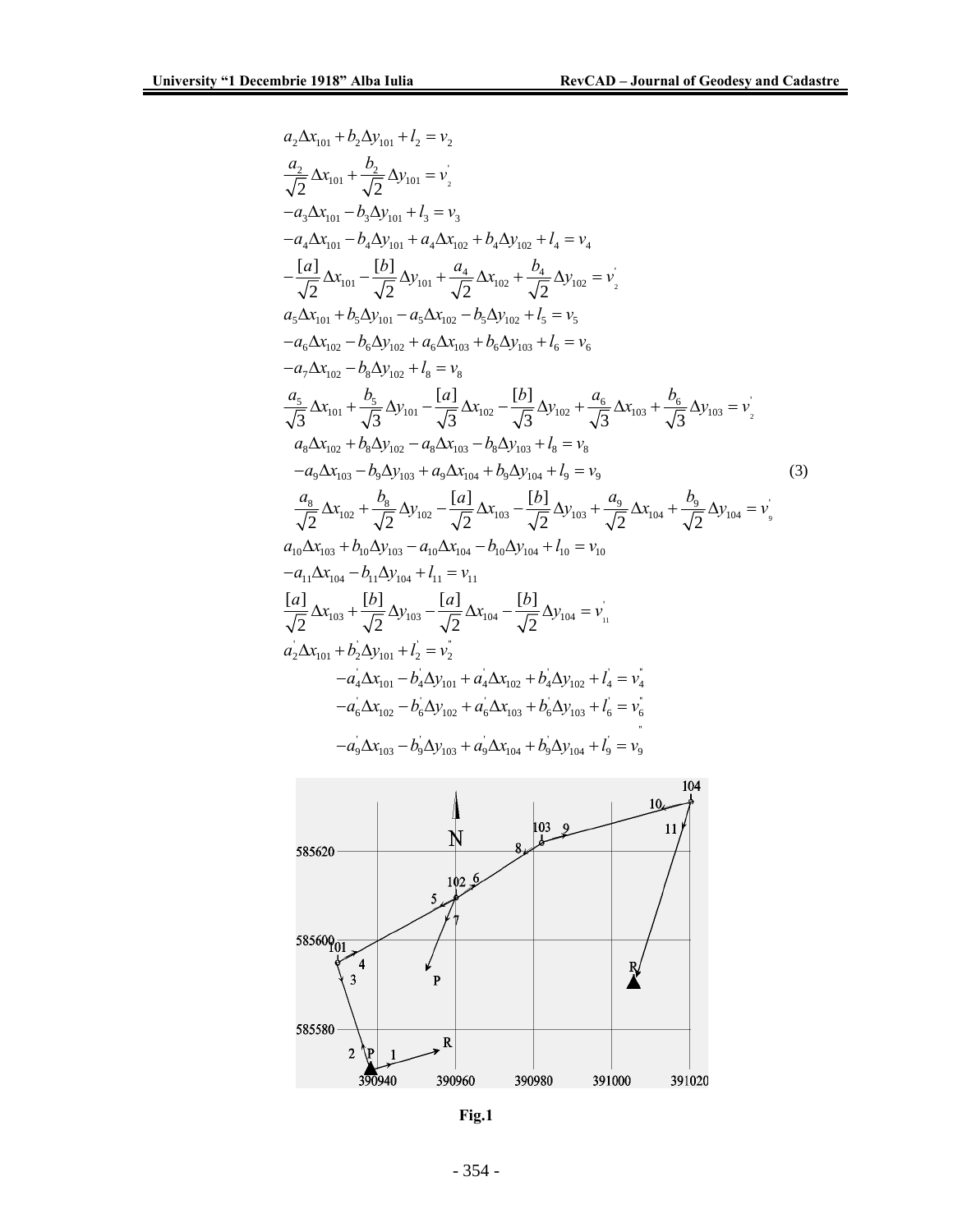The system obtained is composed of 19 equations with 8 unknowns, where the unknown terms are the corrections ∆x and ∆y belonging to the points 101, 102, 103, 104.

In the system of equations (3), one noted with  $a_i$ ,  $b_i$  the direction coefficients and with li the free terms for the measured directions:

$$
a_i = -\rho^{cc} \frac{\sin \theta_i}{d_i}; b_i = \rho^{cc} \frac{\cos \theta_i}{d_i};
$$
  
\n
$$
l_i = \theta_i^c - \theta_i^m; \quad i = 1, 2...11
$$
\n(4)

Respectively, one noted with  $a$ <sup>'</sup><sub>i</sub>,  $b$ <sup>'</sup><sub>i</sub> the direction coefficients and with  $l$ <sup>'</sup><sub>i</sub> the free terms for the measured distances:

$$
a'_{i} = \frac{\Delta x_{ij}}{d_{i}} = \cos \theta_{i}; b'_{i} = \frac{\Delta y_{ij}}{d_{i}} = \sin \theta_{i};
$$
  
\n
$$
l'_{i} = d''_{i} - d''_{i}; \quad i = 1, 2...11
$$
\n(5)

When processing in block the measurements of the directions and distances, the coefficients and the free terms of the written equations for distances must be calculated in similar units of measure as the directions ones, so the relation (5) becomes:

$$
a_i = \rho^{cc} \frac{\cos \theta_i}{d_i}; b_i = \rho^{cc} \frac{\sin \theta_i}{d_i};
$$
  
\n
$$
l_i = \rho^{cc} \frac{d_i^c - d_i^m}{d_i}; \quad i = 1, 2...11
$$
\n(6)

The equations of the system (3) have different weights, as follows:

*dis*

 $p_{dis} = \frac{1}{m}$ 

- the directions equations: 
$$
p_{dir} = \frac{1}{m_{dir}^2} = \pm 1
$$
,

- the distances equations:

$$
\text{or} \quad \frac{p_{dis}}{p_{dir}} = p_{dis} = \frac{m_{dir}^2}{m_{dis}^2} \tag{7}
$$

The system of equations for the corrections (3) written as a matrix is presented as follows:

1

*dis*

$$
Ax - l = v \tag{8}
$$

where:

 $\triangleright$  A – the matrix of the coefficients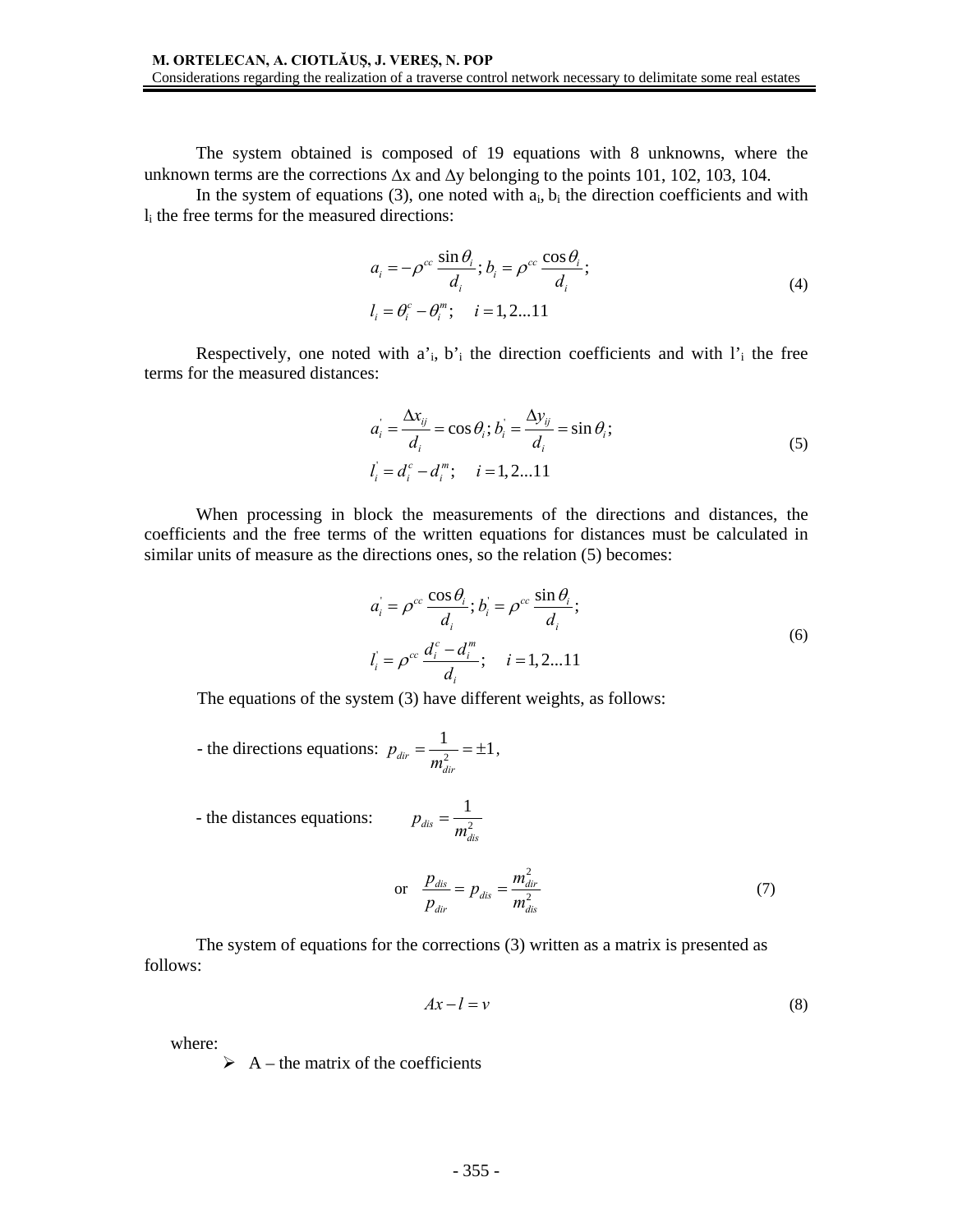$$
A = \begin{pmatrix} a_1 & b_1 & c_1 & d_1 & e_1 & f_1 & g_1 & h_1 \\ a_2 & b_2 & c_2 & d_2 & e_2 & f_2 & g_2 & h_2 \\ \dots & \dots & \dots & \dots & \dots & \dots & \dots \\ a_{19} & b_{19} & c_{19} & d_{19} & e_{19} & f_{19} & g_{19} & h_{19} \end{pmatrix}
$$
 (9)

 $\triangleright$  x, l, v, p- the matrix of the unknown terms, free terms, corrections and weights

$$
x = \begin{pmatrix} \Delta x_{101} \\ \Delta y_{101} \\ \dots \\ \Delta x_{104} \\ \Delta y_{104} \end{pmatrix}; \quad l = -\begin{pmatrix} l_1 \\ l_2 \\ l_3 \\ \dots \\ l_{19} \end{pmatrix}; \quad v = \begin{pmatrix} v_1 \\ v_2 \\ v_3 \\ \dots \\ v_{19} \end{pmatrix}; \quad p = \begin{pmatrix} p_1 \\ p_2 \\ \dots \\ p_3 \\ \dots \\ p_{19} \end{pmatrix}
$$
 (10)

The values of the unknown terms are calculated using the relation:

$$
X = (A^* pA)^{-1} A^* p l \tag{11}
$$

The indicators of accuracy are calculated using the following relations:

$$
m_o = \pm \sqrt{\frac{v^* \, pv}{n-k}}; \quad m_{X_i} = \pm m_o \sqrt{Q_{ii}} \tag{12}
$$

where:

 $m_0$  – the error of the weight unit;

 $v$  – the apparent error of measurements;

p – the weight of the observations;

n – the number of the equations;

 $k -$  the number of the unknown terms:

 $m<sub>X</sub>$  – the mean square error of the unknown terms;

 $Q_{ii}$  - the coefficients of weight.

The coefficients of weight are located on the main diagonal line of the matrix

$$
Q_{xx}=(A^*pA)^{-1}.
$$

#### **2. Case study**:

On the line presented in figure 1, afferent to a polygonal path supported on the coordinates of two points, with long aims, one considered the point 104 as floating point (without any control on orientations and coordinates).

The numerical values, obtained after processing the data resulted from measurements, using the relations  $(9)$ ,  $(10)$  and  $(11)$ , - the matrix of the coefficients  $(A)$ , the matrix of the weights  $(P)$  and the matrix of the unknown terms  $(X)$ , are presented below.

On the basis of a rigorous processing, one intended to enhance the accuracy of the floating polygonal path coordinates, with long aims to the known points, comparatively to the method of the floating polygonal path (the classic method).

To that effect, in the case study, one observed that the values of the coordinates obtained through the rigorous method, are closer to the values of the coordinates obtained through a supported polygonal path, which indicates higher results accuracy. The small variation of the coordinates is due to the short distances between points, fact that impose a review of the method for long distances. The comparative values of the processing are presented in table 1.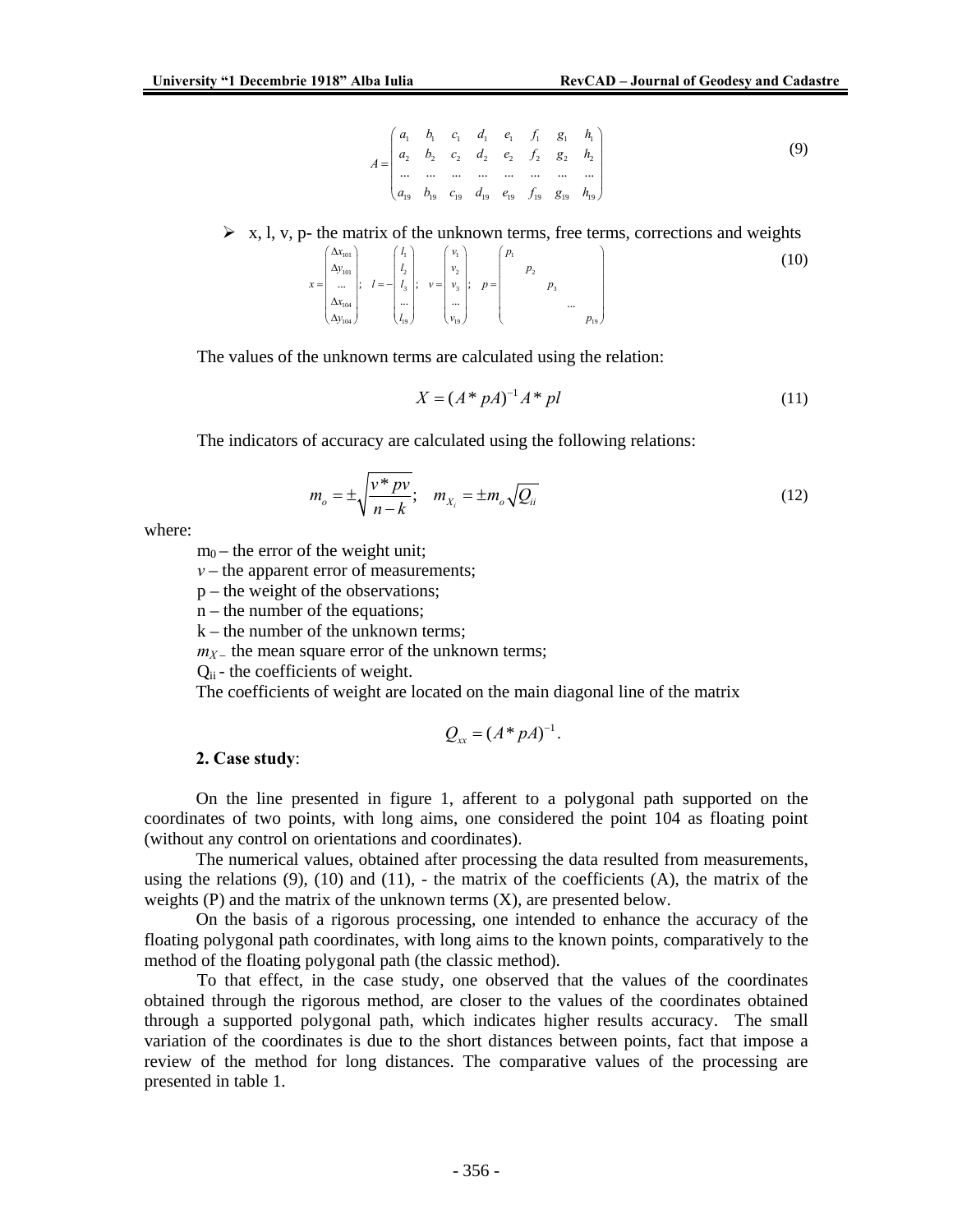|       | $-87,26$ | 25,27     | 0,00      | 0,00      | 0,00      | 0,00      | 0,00      | 0,00   |
|-------|----------|-----------|-----------|-----------|-----------|-----------|-----------|--------|
|       | $-61,70$ | 17,87     | 0,00      | 0,00      | 0,00      | 0,00      | 0,00      | 0,00   |
|       | 83,72    | 235,51    | 0,00      | 0,00      | 0,00      | 0,00      | 0,00      | 0,00   |
|       | 169,88   | $-81,76$  | $-169,88$ | 81,76     | 0,00      | 0,00      | 0,00      | 0,00   |
|       | 179,33   | 108,72    | $-120,12$ | 57,81     | 0,00      | 0,00      | 0,00      | 0,00   |
|       | 169,88   | $-81,76$  | $-169,88$ | 81,76     | 0,00      | 0,00      | 0,00      | 0,00   |
|       | 0,00     | 0,00      | 220,84    | $-124,14$ | $-220,84$ | 124,14    | 0,00      | 0,00   |
|       | 0,00     | 0,00      | $-70,69$  | 124,75    | 0,00      | 0,00      | 0,00      | 0,00   |
|       | 98,08    | $-47,20$  | $-11,39$  | 47,55     | $-127,50$ | 71,67     | 0,00      | 0,00   |
| $A =$ | 0,00     | 0,00      | 220,84    | $-124,14$ | $-220,84$ | 124,14    | 0,00      | 0,00   |
|       | 0,00     | 0,00      | 0,00      | 0,00      | 156,90    | $-38,10$  | $-156,90$ | 38,10  |
|       | 0,00     | 0,00      | 156,16    | $-87,78$  | $-45,21$  | 60,84     | $-110,95$ | 26,94  |
|       | 0,00     | 0,00      | 0,00      | 0,00      | 156,90    | $-38,10$  | $-156,90$ | 38,10  |
|       | 0,00     | 0,00      | 0,00      | 0,00      | 0,00      | 0,00      | $-50,11$  | 137,97 |
|       | 0,00     | 0,00      | 0,00      | 0,00      | 110,95    | $-26,94$  | $-146,38$ | 124,50 |
|       | 235,51   | $-83,72$  | 0,00      | 0,00      | 0,00      | 0,00      | 0,00      | 0,00   |
|       | $-81,76$ | $-169,88$ | 81,76     | 169,88    | 0,00      | 0,00      | 0,00      | 0,00   |
|       | 0,00     | 0,00      | $-124,14$ | $-220,84$ | 124,14    | 220,84    | 0,00      | 0,00   |
|       | 0,00     | 0,00      | 0,00      | 0,00      | $-38,10$  | $-156,90$ | 38,10     | 156,90 |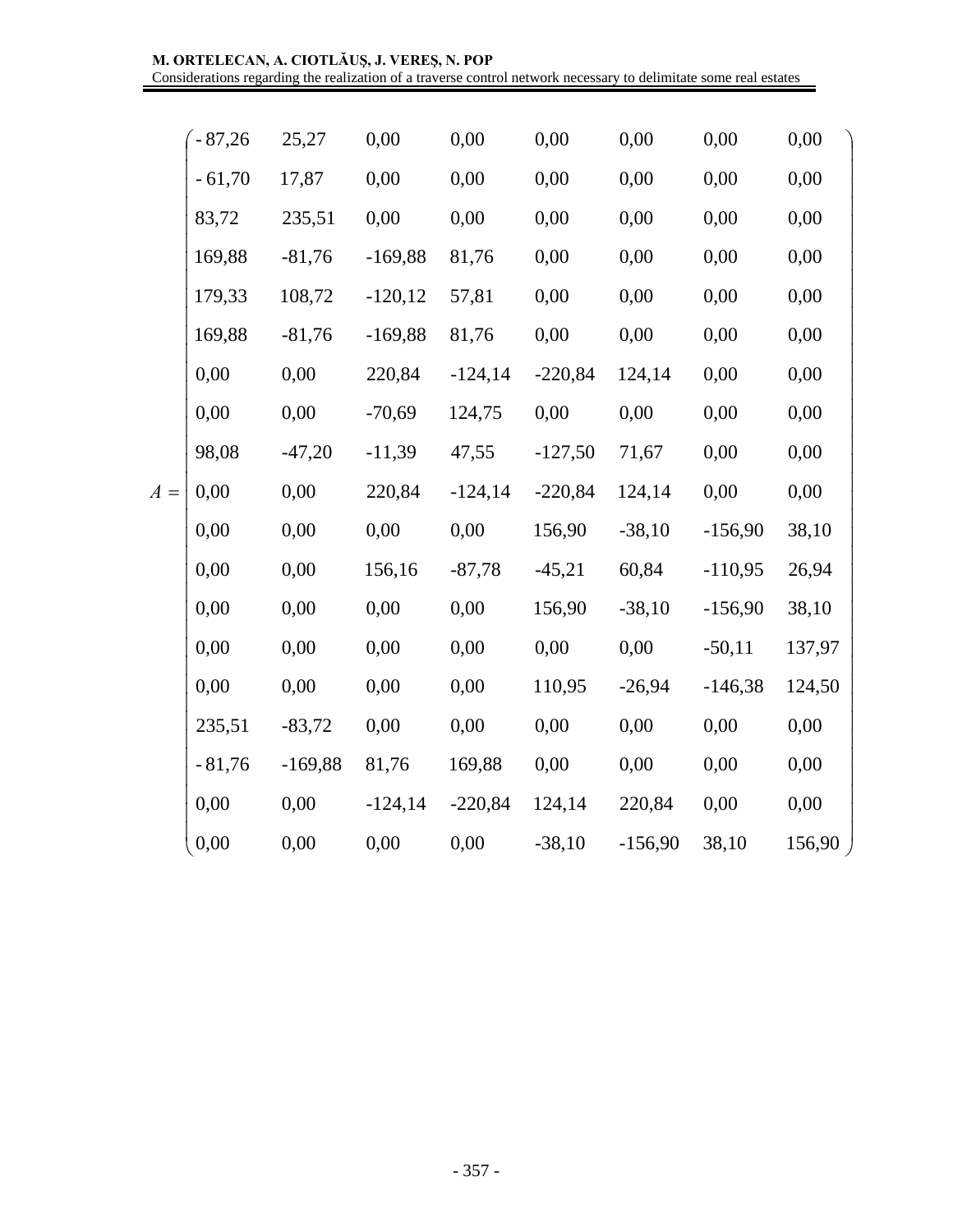|       | $\overline{1}$   | $\boldsymbol{0}$ | $\boldsymbol{0}$ | $\boldsymbol{0}$ | $\boldsymbol{0}$ | $\boldsymbol{0}$ | $\mathbf{0}$     | $\boldsymbol{0}$ | $\boldsymbol{0}$ | $\boldsymbol{0}$ | $\boldsymbol{0}$ | $\boldsymbol{0}$ | $\boldsymbol{0}$ | $\boldsymbol{0}$ | $\boldsymbol{0}$ | $\boldsymbol{0}$ | $\boldsymbol{0}$ | $\boldsymbol{0}$ | $\boldsymbol{0}$ |              |
|-------|------------------|------------------|------------------|------------------|------------------|------------------|------------------|------------------|------------------|------------------|------------------|------------------|------------------|------------------|------------------|------------------|------------------|------------------|------------------|--------------|
|       | $\boldsymbol{0}$ | $-1$             | $\boldsymbol{0}$ | $\mathbf{0}$     | $\theta$         | $\overline{0}$   | $\boldsymbol{0}$ | $\boldsymbol{0}$ | $\boldsymbol{0}$ | $\boldsymbol{0}$ | $\overline{0}$   | $\boldsymbol{0}$ | $\boldsymbol{0}$ | $\boldsymbol{0}$ | $\boldsymbol{0}$ | $\mathbf{0}$     | $\mathbf{0}$     | $\boldsymbol{0}$ | $\boldsymbol{0}$ |              |
|       | $\mathbf{0}$     | $\boldsymbol{0}$ | $\mathbf{1}$     | $\boldsymbol{0}$ | $\boldsymbol{0}$ | $\overline{0}$   | $\boldsymbol{0}$ | $\boldsymbol{0}$ | $\boldsymbol{0}$ | $\boldsymbol{0}$ | $\boldsymbol{0}$ | $\boldsymbol{0}$ | $\boldsymbol{0}$ | $\boldsymbol{0}$ | $\mathbf{0}$     | $\boldsymbol{0}$ | $\overline{0}$   | $\boldsymbol{0}$ | $\boldsymbol{0}$ |              |
|       | $\mathbf{0}$     | $\boldsymbol{0}$ | $\boldsymbol{0}$ | $\mathbf{1}$     | $\boldsymbol{0}$ | $\mathbf{0}$     | $\boldsymbol{0}$ | $\boldsymbol{0}$ | $\boldsymbol{0}$ | $\mathbf{0}$     | $\boldsymbol{0}$ | $\boldsymbol{0}$ | $\boldsymbol{0}$ | $\boldsymbol{0}$ | $\mathbf{0}$     | $\boldsymbol{0}$ | $\mathbf{0}$     | $\boldsymbol{0}$ | $\boldsymbol{0}$ |              |
|       | $\mathbf{0}$     | $\boldsymbol{0}$ | $\boldsymbol{0}$ | $\boldsymbol{0}$ | $-1$             | $\boldsymbol{0}$ | $\boldsymbol{0}$ | $\boldsymbol{0}$ | $\boldsymbol{0}$ | $\mathbf{0}$     | $\boldsymbol{0}$ | $\boldsymbol{0}$ | $\boldsymbol{0}$ | $\boldsymbol{0}$ | $\boldsymbol{0}$ | $\boldsymbol{0}$ | $\mathbf{0}$     | $\boldsymbol{0}$ | $\boldsymbol{0}$ |              |
|       | $\boldsymbol{0}$ | $\boldsymbol{0}$ | $\boldsymbol{0}$ | $\mathbf{0}$     | $\boldsymbol{0}$ | $\mathbf{1}$     | $\boldsymbol{0}$ | $\boldsymbol{0}$ | $\boldsymbol{0}$ | $\mathbf{0}$     | $\boldsymbol{0}$ | $\boldsymbol{0}$ | $\boldsymbol{0}$ | $\boldsymbol{0}$ | $\boldsymbol{0}$ | $\boldsymbol{0}$ | $\boldsymbol{0}$ | $\boldsymbol{0}$ | $\boldsymbol{0}$ |              |
|       | $\boldsymbol{0}$ | $\boldsymbol{0}$ | $\boldsymbol{0}$ | $\boldsymbol{0}$ | $\boldsymbol{0}$ | $\boldsymbol{0}$ | $\mathbf{1}$     | $\boldsymbol{0}$ | $\boldsymbol{0}$ | $\mathbf{0}$     | $\boldsymbol{0}$ | $\boldsymbol{0}$ | $\boldsymbol{0}$ | $\boldsymbol{0}$ | $\boldsymbol{0}$ | $\boldsymbol{0}$ | $\boldsymbol{0}$ | $\boldsymbol{0}$ | $\boldsymbol{0}$ |              |
|       | $\boldsymbol{0}$ | $\boldsymbol{0}$ | $\boldsymbol{0}$ | $\boldsymbol{0}$ | $\boldsymbol{0}$ | $\mathbf{0}$     | $\boldsymbol{0}$ | $\mathbf{1}$     | $\boldsymbol{0}$ | $\mathbf{0}$     | $\boldsymbol{0}$ | $\boldsymbol{0}$ | $\boldsymbol{0}$ | $\boldsymbol{0}$ | $\boldsymbol{0}$ | $\boldsymbol{0}$ | $\mathbf{0}$     | $\boldsymbol{0}$ | $\boldsymbol{0}$ |              |
|       | $\boldsymbol{0}$ | $\boldsymbol{0}$ | $\boldsymbol{0}$ | $\boldsymbol{0}$ | $\boldsymbol{0}$ | $\mathbf{0}$     | $\boldsymbol{0}$ | $\boldsymbol{0}$ | $-1$             | $\mathbf{0}$     | $\boldsymbol{0}$ | $\boldsymbol{0}$ | $\boldsymbol{0}$ | $\boldsymbol{0}$ | $\mathbf{0}$     | $\boldsymbol{0}$ | $\overline{0}$   | $\boldsymbol{0}$ | $\boldsymbol{0}$ |              |
| $P =$ | $\Omega$         | $\boldsymbol{0}$ | $\boldsymbol{0}$ | $\boldsymbol{0}$ | $\boldsymbol{0}$ | $\mathbf{0}$     | $\boldsymbol{0}$ | $\boldsymbol{0}$ | $\boldsymbol{0}$ | $\mathbf{1}$     | $\boldsymbol{0}$ | $\boldsymbol{0}$ | $\boldsymbol{0}$ | $\boldsymbol{0}$ | $\mathbf{0}$     | $\boldsymbol{0}$ | $\mathbf{0}$     | $\boldsymbol{0}$ | $\boldsymbol{0}$ |              |
|       | $\boldsymbol{0}$ | $\boldsymbol{0}$ | $\boldsymbol{0}$ | $\boldsymbol{0}$ | $\boldsymbol{0}$ | $\mathbf{0}$     | $\boldsymbol{0}$ | $\mathbf{0}$     | $\mathbf{0}$     | $\mathbf{0}$     | $\mathbf{1}$     | $\boldsymbol{0}$ | $\boldsymbol{0}$ | $\mathbf{0}$     | $\mathbf{0}$     | $\boldsymbol{0}$ | $\mathbf{0}$     | $\boldsymbol{0}$ | $\boldsymbol{0}$ |              |
|       | $\boldsymbol{0}$ | $\boldsymbol{0}$ | $\boldsymbol{0}$ | $\boldsymbol{0}$ | $\boldsymbol{0}$ | $\boldsymbol{0}$ | $\boldsymbol{0}$ | $\boldsymbol{0}$ | $\boldsymbol{0}$ | $\mathbf{0}$     | $\boldsymbol{0}$ | $-1$             | $\boldsymbol{0}$ | $\boldsymbol{0}$ | $\boldsymbol{0}$ | $\boldsymbol{0}$ | $\boldsymbol{0}$ | $\boldsymbol{0}$ | $\boldsymbol{0}$ |              |
|       | $\mathbf{0}$     | $\boldsymbol{0}$ | $\mathbf{0}$     | $\boldsymbol{0}$ | $\mathbf{0}$     | $\boldsymbol{0}$ | $\boldsymbol{0}$ | $\boldsymbol{0}$ | $\boldsymbol{0}$ | $\mathbf{0}$     | $\boldsymbol{0}$ | $\boldsymbol{0}$ | $\mathbf{1}$     | $\boldsymbol{0}$ | $\boldsymbol{0}$ | $\mathbf{0}$     | $\overline{0}$   | $\boldsymbol{0}$ | $\boldsymbol{0}$ |              |
|       | $\theta$         | $\boldsymbol{0}$ | $\boldsymbol{0}$ | $\boldsymbol{0}$ | $\boldsymbol{0}$ | $\boldsymbol{0}$ | $\boldsymbol{0}$ | $\boldsymbol{0}$ | $\boldsymbol{0}$ | $\mathbf{0}$     | $\boldsymbol{0}$ | $\boldsymbol{0}$ | $\boldsymbol{0}$ | $\mathbf{1}$     | $\boldsymbol{0}$ | $\boldsymbol{0}$ | $\mathbf{0}$     | $\boldsymbol{0}$ | $\boldsymbol{0}$ |              |
|       | $\boldsymbol{0}$ | $\boldsymbol{0}$ | $\boldsymbol{0}$ | $\boldsymbol{0}$ | $\boldsymbol{0}$ | $\boldsymbol{0}$ | $\boldsymbol{0}$ | $\boldsymbol{0}$ | $\boldsymbol{0}$ | $\mathbf{0}$     | $\boldsymbol{0}$ | $\boldsymbol{0}$ | $\boldsymbol{0}$ | $\boldsymbol{0}$ | $-1$             | $\boldsymbol{0}$ | $\mathbf{0}$     | $\boldsymbol{0}$ | $\boldsymbol{0}$ |              |
|       | $\boldsymbol{0}$ | $\boldsymbol{0}$ | $\mathbf{0}$     | $\boldsymbol{0}$ | $\boldsymbol{0}$ | $\boldsymbol{0}$ | $\boldsymbol{0}$ | $\boldsymbol{0}$ | $\boldsymbol{0}$ | $\theta$         | $\boldsymbol{0}$ | $\boldsymbol{0}$ | $\boldsymbol{0}$ | $\boldsymbol{0}$ | $\boldsymbol{0}$ | 2,25             |                  | $\boldsymbol{0}$ | $\boldsymbol{0}$ | $\mathbf{0}$ |
|       | $\theta$         | $\boldsymbol{0}$ | $\mathbf{0}$     | $\boldsymbol{0}$ | $\Omega$         | $\boldsymbol{0}$ | $\boldsymbol{0}$ | $\mathbf{0}$     | $\mathbf{0}$     | $\theta$         | $\boldsymbol{0}$ | $\mathbf{0}$     | $\boldsymbol{0}$ | $\boldsymbol{0}$ | $\boldsymbol{0}$ | $\theta$         | 2,25             |                  | $\overline{0}$   | $\theta$     |
|       | $\boldsymbol{0}$ | $\boldsymbol{0}$ | $\mathbf{0}$     | $\boldsymbol{0}$ | $\Omega$         | $\boldsymbol{0}$ | $\boldsymbol{0}$ | $\boldsymbol{0}$ | $\mathbf{0}$     | $\mathbf{0}$     | $\boldsymbol{0}$ | $\mathbf{0}$     | $\boldsymbol{0}$ | $\boldsymbol{0}$ | $\boldsymbol{0}$ | $\theta$         | $\overline{0}$   | 2,25             |                  | $\theta$     |
|       | $\boldsymbol{0}$ | $\boldsymbol{0}$ | $\boldsymbol{0}$ | $\boldsymbol{0}$ | $\boldsymbol{0}$ | $\boldsymbol{0}$ | $\boldsymbol{0}$ | $\boldsymbol{0}$ | $\boldsymbol{0}$ | $\mathbf{0}$     | $\mathbf{0}$     | $\boldsymbol{0}$ | $\boldsymbol{0}$ | $\boldsymbol{0}$ | $\boldsymbol{0}$ | $\boldsymbol{0}$ | $\boldsymbol{0}$ | $\boldsymbol{0}$ | 2,25             |              |
|       |                  |                  |                  |                  |                  |                  |                  |                  |                  |                  |                  |                  |                  |                  |                  |                  |                  |                  |                  |              |

$$
X = A * pA) - 1A * pI = \begin{pmatrix} 0,00009 \\ 0,00038 \\ -0,00152 \\ 0,00115 \\ -0,00258 \\ 0,00175 \\ -0,00508 \\ 0,00236 \end{pmatrix}
$$

The indicators of accuracy, according the relation (12), have the following values: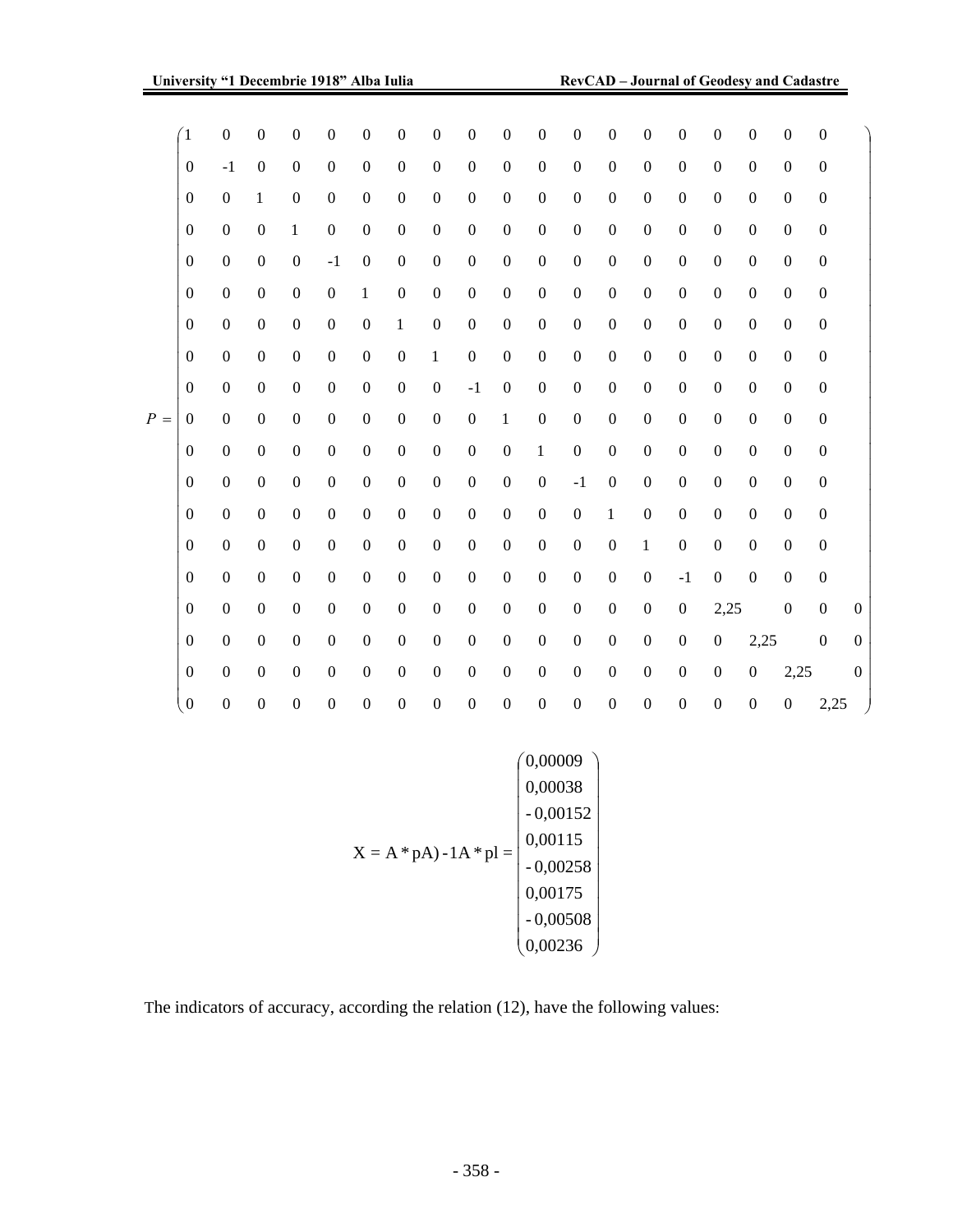$$
m_{X_{101}} = 0.02, \quad m_{Y_{101}} = 0.04
$$
\n
$$
m_{X_{102}} = 0.04, \quad m_{Y_{102}} = 0.06
$$
\n
$$
m_{X_{103}} = 0.08, \quad m_{Y_{103}} = 0.07
$$
\n
$$
m_{X_4} = 0.17, \quad m_{Y_{104}} = 0.09
$$

Table 1

|                    | The comparative values of the horizontal absolute coordinates $(X, Y)$ of points from |
|--------------------|---------------------------------------------------------------------------------------|
| the polygonal path |                                                                                       |

|       |                                                        |            |            |    |                |                                     |            |           | Difference             |            |  |
|-------|--------------------------------------------------------|------------|------------|----|----------------|-------------------------------------|------------|-----------|------------------------|------------|--|
|       |                                                        |            |            |    |                |                                     | Differenc  |           | between                |            |  |
|       |                                                        |            |            |    |                |                                     | e between  |           | rigorous<br>resolution |            |  |
|       |                                                        | Rigorous   | Classical  |    |                | Supported                           | rigorous   |           |                        |            |  |
| Point |                                                        | resolution | resolution |    | polygonal path | and                                 |            | and       |                        |            |  |
|       |                                                        |            |            |    |                | classical                           |            | supported |                        |            |  |
|       |                                                        |            |            |    |                |                                     | resolution |           | polygonal<br>path      |            |  |
|       |                                                        |            |            |    |                |                                     |            |           |                        |            |  |
|       | X<br>Y                                                 |            | X<br>Y     |    | X              | Y                                   | $\Delta X$ | Δ         | $\Delta X$             | $\Delta Y$ |  |
|       |                                                        |            |            |    |                |                                     |            | Y         |                        |            |  |
|       |                                                        |            |            |    |                |                                     |            |           |                        |            |  |
| 101   | 585594,97390929,71                                     |            |            |    |                | 585594,9 390929,7 585594,9 390929,7 |            | 0,00      | 0,01                   | 0,00       |  |
|       |                                                        |            | 69         | 2  | 69             |                                     | 16 0,010   | 3         | $\mathbf{\Omega}$      | 3          |  |
|       |                                                        |            |            |    |                |                                     |            |           |                        |            |  |
| 102   | 585609,62390960,14 585609,6 390960,1 585609,6 390960,1 |            |            |    |                |                                     |            | 0,00      | 0,01                   | 0,02       |  |
|       |                                                        |            | 09         | 40 | 07             |                                     | 26 0,012   | 7         | 4                      |            |  |
|       |                                                        |            |            |    |                |                                     |            |           |                        |            |  |
| 103   | 585621,93390982,05 585621,9 390982,0 585621,9 390982,0 |            |            |    |                |                                     |            | 0,01      | 0,01                   | 0,03       |  |
|       |                                                        |            | 17         | 36 | 14             | 17                                  | 0,016      | 6         | 9                      | ╮          |  |
|       |                                                        |            |            |    |                |                                     |            |           |                        |            |  |
| 104   | 585631,23391020,36 585631,2 391020,3 585631,2 391020,3 |            |            |    |                |                                     |            | 0,02      | 0,02                   | 0,05       |  |
|       |                                                        |            |            |    |                |                                     | 13 0,016   | 6         |                        |            |  |

## **3. Conclusions**

- $\triangleright$  The rigorous processing of the floating polygonal path provides a better coordinates accuracy, when long aim (control aim) to the points of trigonometrical control network are given.
- $\triangleright$  The small values of the differences resulted from calculations, for the case study presented, are determined by the small length of the polygonal path sides, therefore imposing a review of the method for grater lengths.
- $\triangleright$  The more the number of the sighted points of the support network is higher, the better accuracy of results is obtained.
- $\triangleright$  When processing in block the measurements, the free terms of the distance equations are equal to zero, in the case when the provisional coordinates are the ones obtained in the calculus of the floating polygonal path (classical resolution).
- $\triangleright$  The matrix resolution of the systems of equations is comfortably solved using a spreadsheet tool.